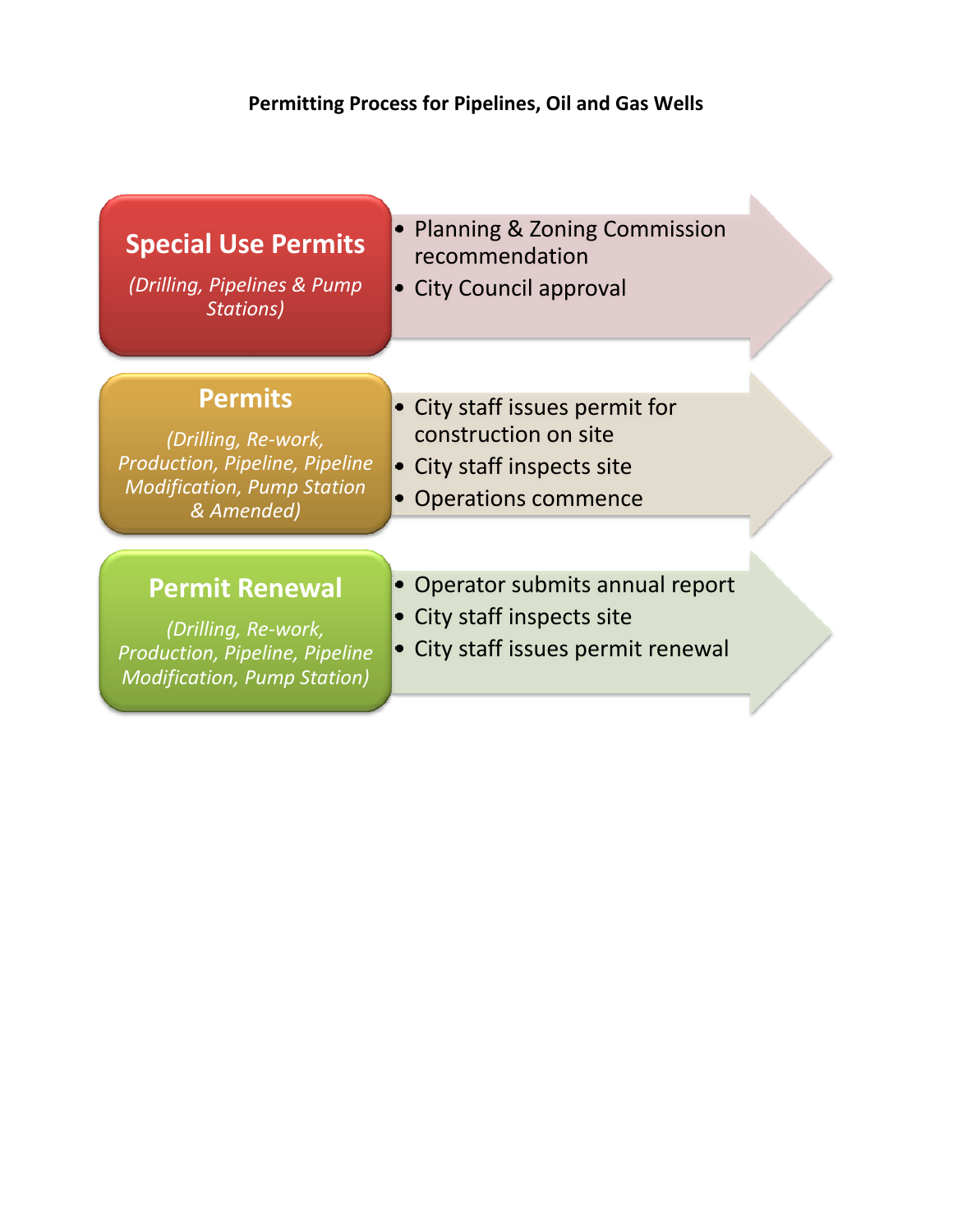## **Special Use Permitting Process**

*(Pipelines, Oil & Gas Wells and Pump Stations)*

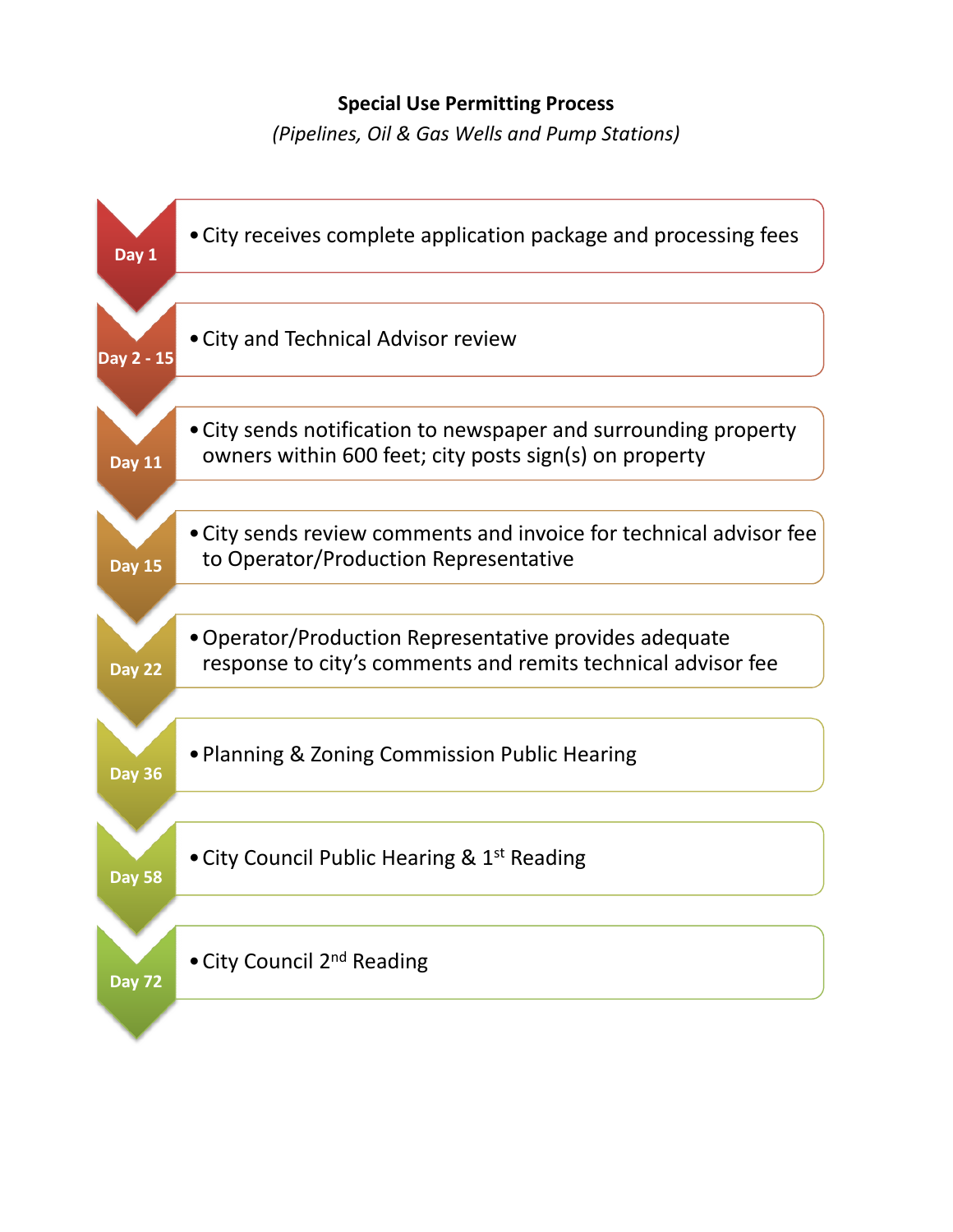## **Permitting Process**

*(Drilling,Re‐work,Production,Pipeline,PipelineModification,PumpStation&Amended)*